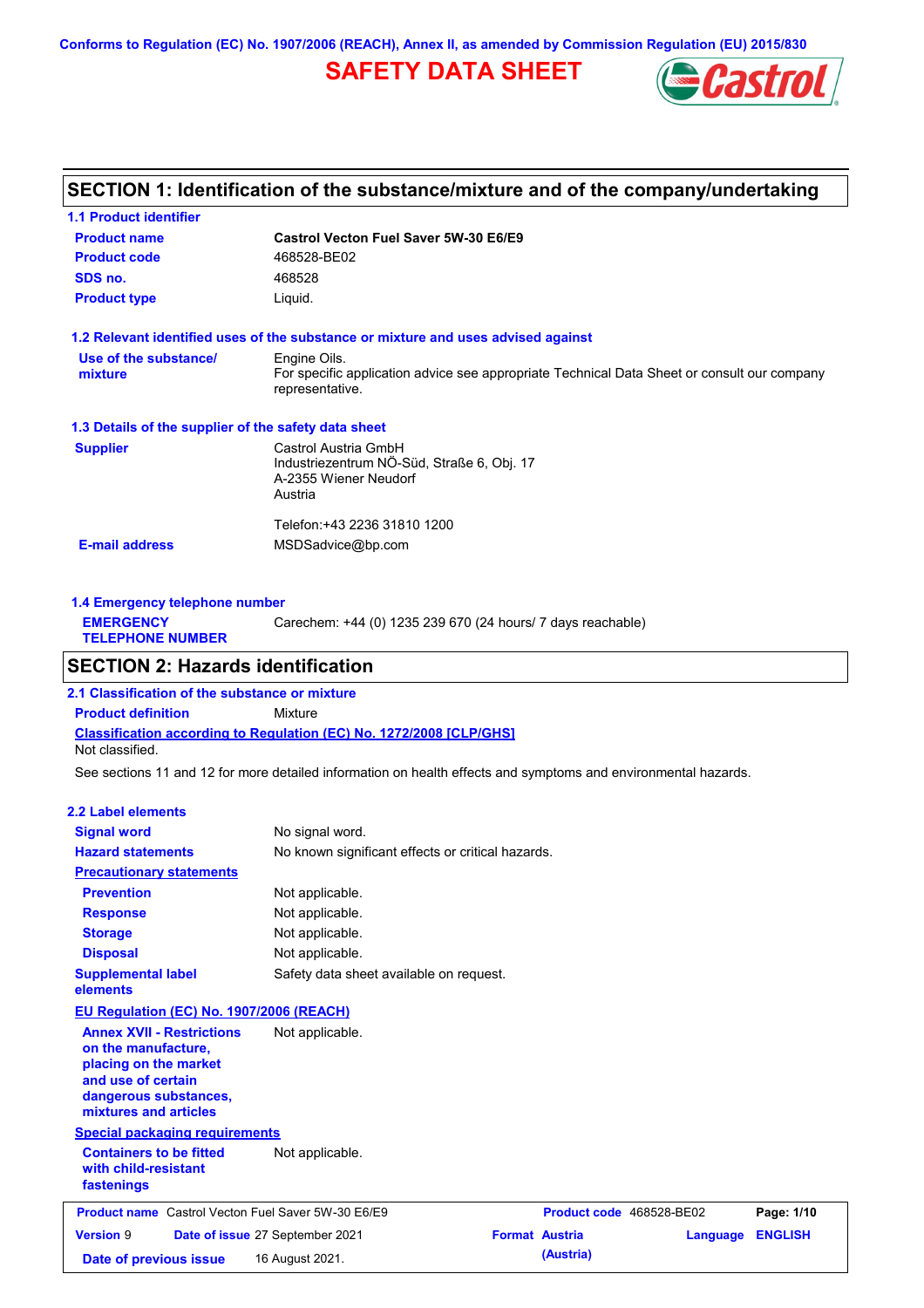# **SECTION 2: Hazards identification**

| <b>Tactile warning of danger</b>                                                                                         | Not applicable.                                                                                                                                                                                                          |
|--------------------------------------------------------------------------------------------------------------------------|--------------------------------------------------------------------------------------------------------------------------------------------------------------------------------------------------------------------------|
| 2.3 Other hazards                                                                                                        |                                                                                                                                                                                                                          |
| <b>Results of PBT and vPvB</b><br>assessment                                                                             | Product does not meet the criteria for PBT or vPvB according to Regulation (EC) No. 1907/2006,<br>Annex XIII.                                                                                                            |
| <b>Product meets the criteria</b><br>for PBT or vPvB according<br>to Regulation (EC) No.<br><b>1907/2006, Annex XIII</b> | This mixture does not contain any substances that are assessed to be a PBT or a vPvB.                                                                                                                                    |
| Other hazards which do<br>not result in classification                                                                   | Defatting to the skin.<br>USED ENGINE OILS<br>Used engine oil may contain hazardous components which have the potential to cause skin<br>cancer.<br>See Toxicological Information, section 11 of this Safety Data Sheet. |

# **SECTION 3: Composition/information on ingredients**

**3.2 Mixtures**

**Mixture Product definition**

Highly refined base oil (IP 346 DMSO extract < 3%). Synthetic base stock. Proprietary performance additives.

| <b>Product/ingredient</b><br>name                             | <b>Identifiers</b>                                                                      | $\%$        | <b>Regulation (EC) No.</b><br>1272/2008 [CLP] | <b>Type</b> |
|---------------------------------------------------------------|-----------------------------------------------------------------------------------------|-------------|-----------------------------------------------|-------------|
| Distillates (petroleum), hydrotreated<br>heavy paraffinic     | REACH #: 01-2119484627-25<br>EC: 265-157-1<br>CAS: 64742-54-7<br>Index: 649-467-00-8    | $≥25 - ≤50$ | Asp. Tox. 1, H304                             | $[1]$       |
| Distillates (petroleum), solvent-<br>dewaxed heavy paraffinic | REACH #: 01-2119471299-27<br>EC: 265-169-7<br>CAS: 64742-65-0<br>Index: 649-474-00-6    | -≤3         | Asp. Tox. 1, H304                             | $[1]$       |
| Distillates (petroleum), hydrotreated<br>light paraffinic     | REACH #: 01-2119487077-29<br>EC: 265-158-7<br>CAS: 64742-55-8<br>Index: 649-468-00-3    | -≤3         | Asp. Tox. 1, H304                             | $[1]$       |
| Distillates (petroleum), solvent-<br>dewaxed light paraffinic | REACH #: 01-2119480132-48 ≤3<br>EC: 265-159-2<br>CAS: 64742-56-9<br>Index: 649-469-00-9 |             | Asp. Tox. 1, H304                             | $[1]$       |

**See Section 16 for the full text of the H statements declared above.**

#### Type

[1] Substance classified with a health or environmental hazard

[2] Substance with a workplace exposure limit

[3] Substance meets the criteria for PBT according to Regulation (EC) No. 1907/2006, Annex XIII

[4] Substance meets the criteria for vPvB according to Regulation (EC) No. 1907/2006, Annex XIII

[5] Substance of equivalent concern

[6] Additional disclosure due to company policy

Occupational exposure limits, if available, are listed in Section 8.

### **SECTION 4: First aid measures**

#### **4.1 Description of first aid measures**

| Eye contact                       | In case of contact, immediately flush eyes with plenty of water for at least 15 minutes. Eyelids<br>should be held away from the eyeball to ensure thorough rinsing. Check for and remove any<br>contact lenses. Get medical attention. |
|-----------------------------------|-----------------------------------------------------------------------------------------------------------------------------------------------------------------------------------------------------------------------------------------|
| <b>Skin contact</b>               | Wash skin thoroughly with soap and water or use recognised skin cleanser. Remove<br>contaminated clothing and shoes. Wash clothing before reuse. Clean shoes thoroughly before<br>reuse. Get medical attention if irritation develops.  |
| <b>Inhalation</b>                 | If inhaled, remove to fresh air. Get medical attention if symptoms occur.                                                                                                                                                               |
| <b>Ingestion</b>                  | Do not induce vomiting unless directed to do so by medical personnel. Get medical attention if<br>symptoms occur.                                                                                                                       |
| <b>Protection of first-aiders</b> | No action shall be taken involving any personal risk or without suitable training.                                                                                                                                                      |

#### **4.2 Most important symptoms and effects, both acute and delayed**

|                        | <b>Product name</b> Castrol Vecton Fuel Saver 5W-30 E6/E9 |                       | <b>Product code</b> 468528-BE02 |                         | Page: 2/10 |
|------------------------|-----------------------------------------------------------|-----------------------|---------------------------------|-------------------------|------------|
| <b>Version 9</b>       | <b>Date of issue 27 September 2021</b>                    | <b>Format Austria</b> |                                 | <b>Language ENGLISH</b> |            |
| Date of previous issue | 16 August 2021.                                           |                       | (Austria)                       |                         |            |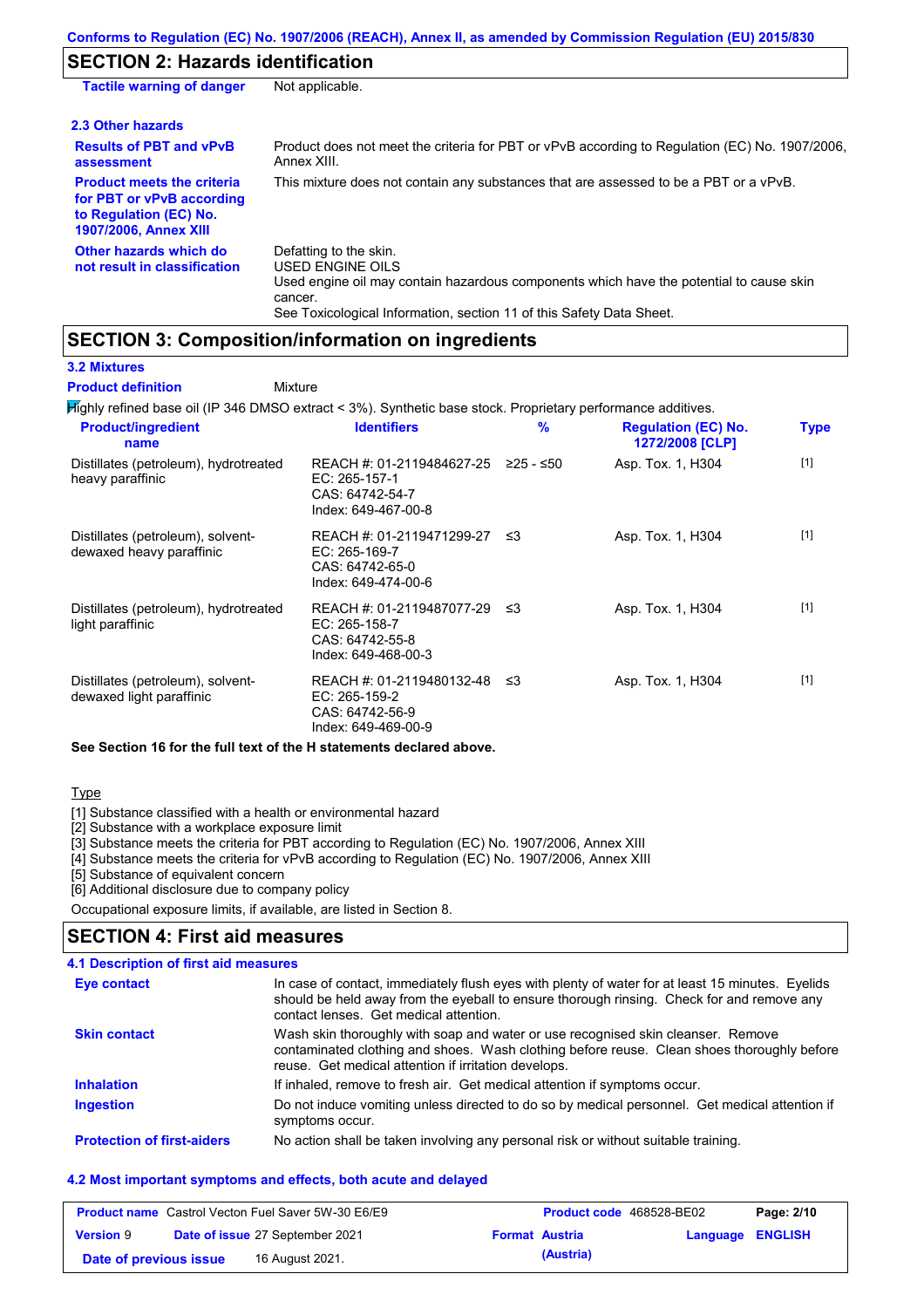# **SECTION 4: First aid measures**

Notes to physician **Treatment should in general be symptomatic and directed to relieving any effects. 4.3 Indication of any immediate medical attention and special treatment needed** See Section 11 for more detailed information on health effects and symptoms. **Potential acute health effects Inhalation** Vapour inhalation under ambient conditions is not normally a problem due to low vapour pressure. **Ingestion** No known significant effects or critical hazards. **Skin contact** Defatting to the skin. May cause skin dryness and irritation. **Eye contact** No known significant effects or critical hazards. **Delayed and immediate effects as well as chronic effects from short and long-term exposure Inhalation Ingestion Skin contact Eye contact** Overexposure to the inhalation of airborne droplets or aerosols may cause irritation of the respiratory tract. Ingestion of large quantities may cause nausea and diarrhoea. Prolonged or repeated contact can defat the skin and lead to irritation and/or dermatitis. Potential risk of transient stinging or redness if accidental eye contact occurs. **SECTION 5: Firefighting measures**

| <b>JLUTTUR J. I II GIIGHLIIG HIGASULGS</b>                |                                                                                                                                                                                                                                                                                                                                                                   |  |  |  |
|-----------------------------------------------------------|-------------------------------------------------------------------------------------------------------------------------------------------------------------------------------------------------------------------------------------------------------------------------------------------------------------------------------------------------------------------|--|--|--|
| 5.1 Extinguishing media                                   |                                                                                                                                                                                                                                                                                                                                                                   |  |  |  |
| <b>Suitable extinguishing</b><br>media                    | In case of fire, use foam, dry chemical or carbon dioxide extinguisher or spray.                                                                                                                                                                                                                                                                                  |  |  |  |
| <b>Unsuitable extinguishing</b><br>media                  | Do not use water jet. The use of a water jet may cause the fire to spread by splashing the<br>burning product.                                                                                                                                                                                                                                                    |  |  |  |
| 5.2 Special hazards arising from the substance or mixture |                                                                                                                                                                                                                                                                                                                                                                   |  |  |  |
| <b>Hazards from the</b><br>substance or mixture           | In a fire or if heated, a pressure increase will occur and the container may burst.                                                                                                                                                                                                                                                                               |  |  |  |
| <b>Hazardous combustion</b><br>products                   | Combustion products may include the following:<br>carbon oxides $(CO, CO2)$ (carbon monoxide, carbon dioxide)                                                                                                                                                                                                                                                     |  |  |  |
| 5.3 Advice for firefighters                               |                                                                                                                                                                                                                                                                                                                                                                   |  |  |  |
| <b>Special precautions for</b><br>fire-fighters           | No action shall be taken involving any personal risk or without suitable training. Promptly<br>isolate the scene by removing all persons from the vicinity of the incident if there is a fire.                                                                                                                                                                    |  |  |  |
| <b>Special protective</b><br>equipment for fire-fighters  | Fire-fighters should wear appropriate protective equipment and self-contained breathing<br>apparatus (SCBA) with a full face-piece operated in positive pressure mode. Clothing for fire-<br>fighters (including helmets, protective boots and gloves) conforming to European standard EN<br>469 will provide a basic level of protection for chemical incidents. |  |  |  |

# **SECTION 6: Accidental release measures**

| 6.1 Personal precautions, protective equipment and emergency procedures |                                                                                                                                                                                                                                                                                                                                     |                                                                                                                                                                                                                                                                                                                                                                                                |          |                |  |
|-------------------------------------------------------------------------|-------------------------------------------------------------------------------------------------------------------------------------------------------------------------------------------------------------------------------------------------------------------------------------------------------------------------------------|------------------------------------------------------------------------------------------------------------------------------------------------------------------------------------------------------------------------------------------------------------------------------------------------------------------------------------------------------------------------------------------------|----------|----------------|--|
| For non-emergency<br>personnel                                          | No action shall be taken involving any personal risk or without suitable training. Evacuate<br>surrounding areas. Keep unnecessary and unprotected personnel from entering. Do not touch<br>or walk through spilt material. Floors may be slippery; use care to avoid falling. Put on<br>appropriate personal protective equipment. |                                                                                                                                                                                                                                                                                                                                                                                                |          |                |  |
| For emergency responders                                                | emergency personnel".                                                                                                                                                                                                                                                                                                               | If specialised clothing is required to deal with the spillage, take note of any information in<br>Section 8 on suitable and unsuitable materials. See also the information in "For non-                                                                                                                                                                                                        |          |                |  |
| <b>6.2 Environmental</b><br>precautions                                 | waterways, soil or air).                                                                                                                                                                                                                                                                                                            | Avoid dispersal of spilt material and runoff and contact with soil, waterways, drains and sewers.<br>Inform the relevant authorities if the product has caused environmental pollution (sewers,                                                                                                                                                                                                |          |                |  |
| 6.3 Methods and material for containment and cleaning up                |                                                                                                                                                                                                                                                                                                                                     |                                                                                                                                                                                                                                                                                                                                                                                                |          |                |  |
| <b>Small spill</b>                                                      | contractor.                                                                                                                                                                                                                                                                                                                         | Stop leak if without risk. Move containers from spill area. Absorb with an inert material and<br>place in an appropriate waste disposal container. Dispose of via a licensed waste disposal                                                                                                                                                                                                    |          |                |  |
| Large spill                                                             |                                                                                                                                                                                                                                                                                                                                     | Stop leak if without risk. Move containers from spill area. Prevent entry into sewers, water<br>courses, basements or confined areas. Contain and collect spillage with non-combustible,<br>absorbent material e.g. sand, earth, vermiculite or diatomaceous earth and place in container<br>for disposal according to local regulations. Dispose of via a licensed waste disposal contractor. |          |                |  |
| <b>Product name</b> Castrol Vecton Fuel Saver 5W-30 E6/E9               |                                                                                                                                                                                                                                                                                                                                     | Product code 468528-BE02                                                                                                                                                                                                                                                                                                                                                                       |          | Page: 3/10     |  |
| <b>Version 9</b>                                                        | Date of issue 27 September 2021                                                                                                                                                                                                                                                                                                     | <b>Format Austria</b>                                                                                                                                                                                                                                                                                                                                                                          | Language | <b>ENGLISH</b> |  |

**Date of previous issue (Austria)** 16 August 2021.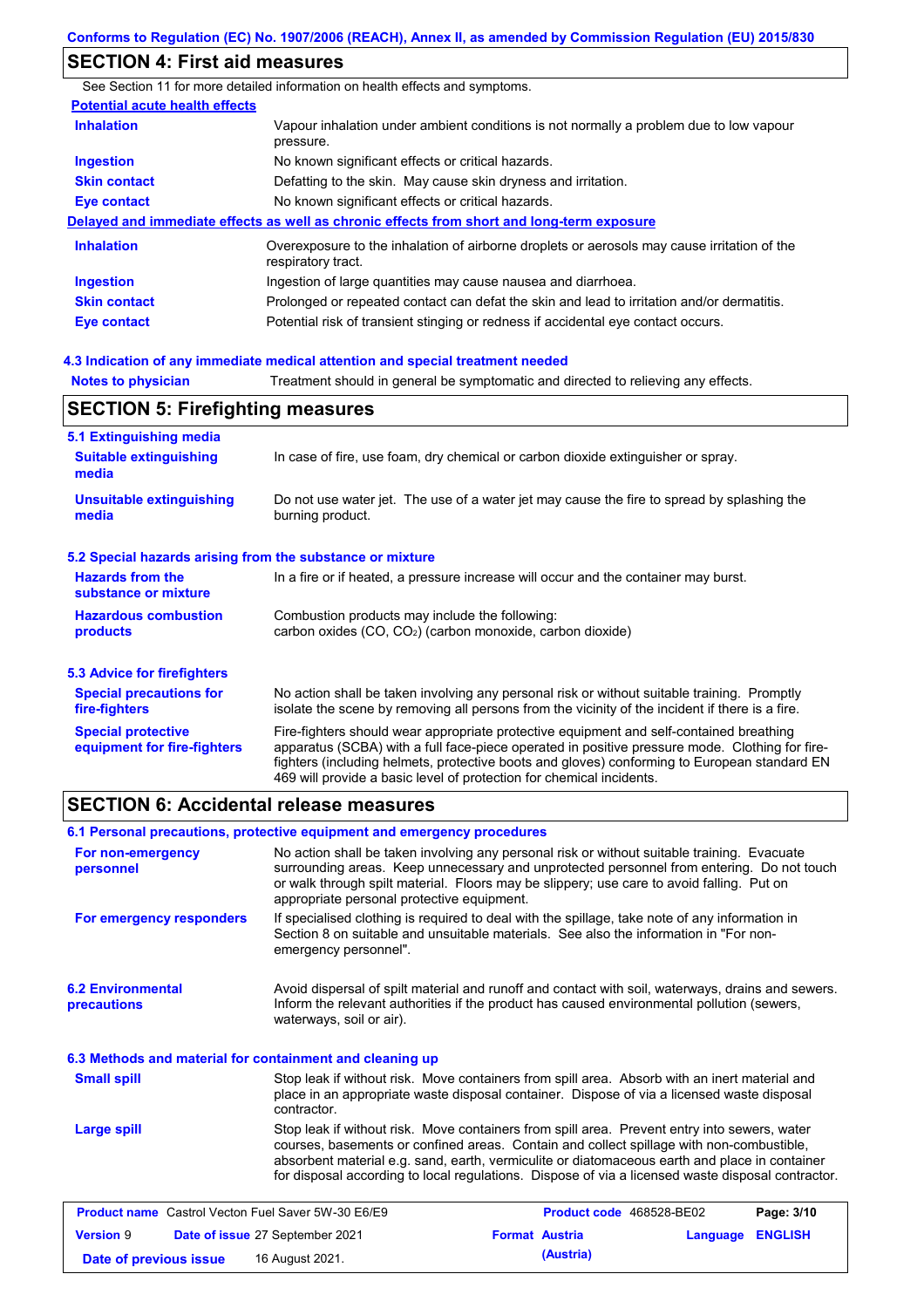## **SECTION 6: Accidental release measures**

| 6.4 Reference to other<br><b>sections</b> | See Section 1 for emergency contact information.<br>See Section 5 for firefighting measures.<br>See Section 8 for information on appropriate personal protective equipment.<br>See Section 12 for environmental precautions.<br>See Section 13 for additional waste treatment information. |
|-------------------------------------------|--------------------------------------------------------------------------------------------------------------------------------------------------------------------------------------------------------------------------------------------------------------------------------------------|
|                                           |                                                                                                                                                                                                                                                                                            |

# **SECTION 7: Handling and storage**

#### **7.1 Precautions for safe handling**

| <b>Protective measures</b>                                                                                                                                                                                                                                                                                                                                           | Put on appropriate personal protective equipment.                                                                                                                                                                                                                                                                                                                                                                                                                                       |  |  |  |
|----------------------------------------------------------------------------------------------------------------------------------------------------------------------------------------------------------------------------------------------------------------------------------------------------------------------------------------------------------------------|-----------------------------------------------------------------------------------------------------------------------------------------------------------------------------------------------------------------------------------------------------------------------------------------------------------------------------------------------------------------------------------------------------------------------------------------------------------------------------------------|--|--|--|
| Eating, drinking and smoking should be prohibited in areas where this material is handled.<br><b>Advice on general</b><br>stored and processed. Wash thoroughly after handling. Remove contaminated clothing and<br>occupational hygiene<br>protective equipment before entering eating areas. See also Section 8 for additional<br>information on hygiene measures. |                                                                                                                                                                                                                                                                                                                                                                                                                                                                                         |  |  |  |
| <b>7.2 Conditions for safe</b><br>storage, including any<br><i>incompatibilities</i>                                                                                                                                                                                                                                                                                 | Store in accordance with local requlations. Store in a dry, cool and well-ventilated area, away<br>from incompatible materials (see Section 10). Keep away from heat and direct sunlight. Keep<br>container tightly closed and sealed until ready for use. Containers that have been opened must<br>be carefully resealed and kept upright to prevent leakage. Store and use only in equipment<br>containers designed for use with this product. Do not store in unlabelled containers. |  |  |  |
| <b>Not suitable</b>                                                                                                                                                                                                                                                                                                                                                  | Prolonged exposure to elevated temperature                                                                                                                                                                                                                                                                                                                                                                                                                                              |  |  |  |
| 7.3 Specific end use(s)                                                                                                                                                                                                                                                                                                                                              |                                                                                                                                                                                                                                                                                                                                                                                                                                                                                         |  |  |  |

**Recommendations**

See section 1.2 and Exposure scenarios in annex, if applicable.

### **SECTION 8: Exposure controls/personal protection**

#### **8.1 Control parameters**

**procedures**

#### **Occupational exposure limits** No exposure limit value known.

Whilst specific OELs for certain components may be shown in this section, other components may be present in any mist, vapour or dust produced. Therefore, the specific OELs may not be applicable to the product as a whole and are provided for guidance only.

**Recommended monitoring**  If this product contains ingredients with exposure limits, personal, workplace atmosphere or biological monitoring may be required to determine the effectiveness of the ventilation or other control measures and/or the necessity to use respiratory protective equipment. Reference should be made to monitoring standards, such as the following: European Standard EN 689 (Workplace atmospheres - Guidance for the assessment of exposure by inhalation to chemical agents for comparison with limit values and measurement strategy) European Standard EN 14042 (Workplace atmospheres - Guide for the application and use of procedures for the assessment of exposure to chemical and biological agents) European Standard EN 482 (Workplace atmospheres - General requirements for the performance of procedures for the measurement of chemical agents) Reference to national guidance documents for methods for the determination of hazardous substances will also be required.

#### **Derived No Effect Level**

No DNELs/DMELs available.

#### **Predicted No Effect Concentration**

No PNECs available

#### **8.2 Exposure controls**

| <b>Appropriate engineering</b><br>controls                |                                                                                                                                                                                                                                                             | Provide exhaust ventilation or other engineering controls to keep the relevant airborne<br>concentrations below their respective occupational exposure limits.<br>All activities involving chemicals should be assessed for their risks to health, to ensure<br>exposures are adequately controlled. Personal protective equipment should only be considered<br>after other forms of control measures (e.g. engineering controls) have been suitably evaluated.<br>Personal protective equipment should conform to appropriate standards, be suitable for use, be<br>kept in good condition and properly maintained.<br>Your supplier of personal protective equipment should be consulted for advice on selection and<br>appropriate standards. For further information contact your national organisation for standards.<br>The final choice of protective equipment will depend upon a risk assessment. It is important to<br>ensure that all items of personal protective equipment are compatible. |               |
|-----------------------------------------------------------|-------------------------------------------------------------------------------------------------------------------------------------------------------------------------------------------------------------------------------------------------------------|---------------------------------------------------------------------------------------------------------------------------------------------------------------------------------------------------------------------------------------------------------------------------------------------------------------------------------------------------------------------------------------------------------------------------------------------------------------------------------------------------------------------------------------------------------------------------------------------------------------------------------------------------------------------------------------------------------------------------------------------------------------------------------------------------------------------------------------------------------------------------------------------------------------------------------------------------------------------------------------------------------|---------------|
| Individual protection measures                            |                                                                                                                                                                                                                                                             |                                                                                                                                                                                                                                                                                                                                                                                                                                                                                                                                                                                                                                                                                                                                                                                                                                                                                                                                                                                                         |               |
| <b>Hygiene measures</b>                                   | Wash hands, forearms and face thoroughly after handling chemical products, before eating,<br>smoking and using the lavatory and at the end of the working period. Ensure that eyewash<br>stations and safety showers are close to the workstation location. |                                                                                                                                                                                                                                                                                                                                                                                                                                                                                                                                                                                                                                                                                                                                                                                                                                                                                                                                                                                                         |               |
| <b>Product name</b> Castrol Vecton Fuel Saver 5W-30 F6/F9 |                                                                                                                                                                                                                                                             | <b>Product code 468528-RE02</b>                                                                                                                                                                                                                                                                                                                                                                                                                                                                                                                                                                                                                                                                                                                                                                                                                                                                                                                                                                         | $P$ ane: 4/10 |

| <b>Product name</b> Castrol Vecton Fuel Saver 5W-30 E6/E9 |  |                                 | <b>Product code</b> 468528-BE02 |                       | Page: 4/10       |  |
|-----------------------------------------------------------|--|---------------------------------|---------------------------------|-----------------------|------------------|--|
| <b>Version 9</b>                                          |  | Date of issue 27 September 2021 |                                 | <b>Format Austria</b> | Language ENGLISH |  |
| Date of previous issue                                    |  | 16 August 2021.                 |                                 | (Austria)             |                  |  |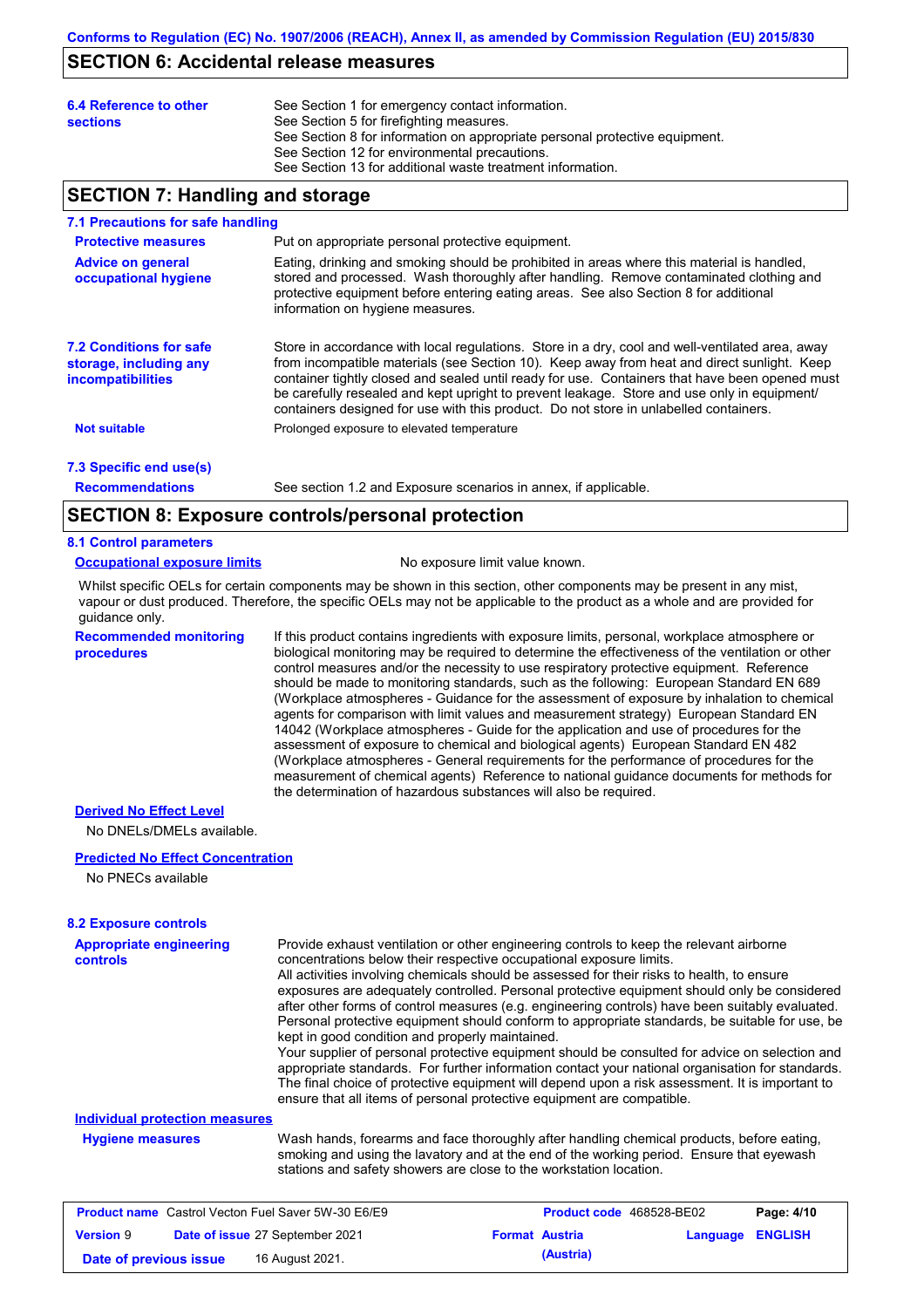# **SECTION 8: Exposure controls/personal protection**

| <b>Respiratory protection</b>                        | In case of insufficient ventilation, wear suitable respiratory equipment.<br>The correct choice of respiratory protection depends upon the chemicals being handled, the<br>conditions of work and use, and the condition of the respiratory equipment. Safety procedures<br>should be developed for each intended application. Respiratory protection equipment should<br>therefore be chosen in consultation with the supplier/manufacturer and with a full assessment<br>of the working conditions.                                                                                                                                             |
|------------------------------------------------------|---------------------------------------------------------------------------------------------------------------------------------------------------------------------------------------------------------------------------------------------------------------------------------------------------------------------------------------------------------------------------------------------------------------------------------------------------------------------------------------------------------------------------------------------------------------------------------------------------------------------------------------------------|
| <b>Eye/face protection</b><br><b>Skin protection</b> | Safety glasses with side shields.                                                                                                                                                                                                                                                                                                                                                                                                                                                                                                                                                                                                                 |
| <b>Hand protection</b>                               | <b>General Information:</b>                                                                                                                                                                                                                                                                                                                                                                                                                                                                                                                                                                                                                       |
|                                                      | Because specific work environments and material handling practices vary, safety procedures<br>should be developed for each intended application. The correct choice of protective gloves<br>depends upon the chemicals being handled, and the conditions of work and use. Most gloves<br>provide protection for only a limited time before they must be discarded and replaced (even the<br>best chemically resistant gloves will break down after repeated chemical exposures).                                                                                                                                                                  |
|                                                      | Gloves should be chosen in consultation with the supplier / manufacturer and taking account of<br>a full assessment of the working conditions.                                                                                                                                                                                                                                                                                                                                                                                                                                                                                                    |
|                                                      | Recommended: Nitrile gloves.<br><b>Breakthrough time:</b>                                                                                                                                                                                                                                                                                                                                                                                                                                                                                                                                                                                         |
|                                                      | Breakthrough time data are generated by glove manufacturers under laboratory test conditions<br>and represent how long a glove can be expected to provide effective permeation resistance. It<br>is important when following breakthrough time recommendations that actual workplace<br>conditions are taken into account. Always consult with your glove supplier for up-to-date<br>technical information on breakthrough times for the recommended glove type.<br>Our recommendations on the selection of gloves are as follows:                                                                                                                |
|                                                      | Continuous contact:                                                                                                                                                                                                                                                                                                                                                                                                                                                                                                                                                                                                                               |
|                                                      | Gloves with a minimum breakthrough time of 240 minutes, or >480 minutes if suitable gloves<br>can be obtained.<br>If suitable gloves are not available to offer that level of protection, gloves with shorter<br>breakthrough times may be acceptable as long as appropriate glove maintenance and<br>replacement regimes are determined and adhered to.                                                                                                                                                                                                                                                                                          |
|                                                      | Short-term / splash protection:                                                                                                                                                                                                                                                                                                                                                                                                                                                                                                                                                                                                                   |
|                                                      | Recommended breakthrough times as above.<br>It is recognised that for short-term, transient exposures, gloves with shorter breakthrough times<br>may commonly be used. Therefore, appropriate maintenance and replacement regimes must<br>be determined and rigorously followed.                                                                                                                                                                                                                                                                                                                                                                  |
|                                                      | <b>Glove Thickness:</b>                                                                                                                                                                                                                                                                                                                                                                                                                                                                                                                                                                                                                           |
|                                                      | For general applications, we recommend gloves with a thickness typically greater than 0.35 mm.                                                                                                                                                                                                                                                                                                                                                                                                                                                                                                                                                    |
|                                                      | It should be emphasised that glove thickness is not necessarily a good predictor of glove<br>resistance to a specific chemical, as the permeation efficiency of the glove will be dependent<br>on the exact composition of the glove material. Therefore, glove selection should also be based<br>on consideration of the task requirements and knowledge of breakthrough times.<br>Glove thickness may also vary depending on the glove manufacturer, the glove type and the<br>glove model. Therefore, the manufacturers' technical data should always be taken into account<br>to ensure selection of the most appropriate glove for the task. |
|                                                      | Note: Depending on the activity being conducted, gloves of varying thickness may be required<br>for specific tasks. For example:                                                                                                                                                                                                                                                                                                                                                                                                                                                                                                                  |
|                                                      | • Thinner gloves (down to 0.1 mm or less) may be required where a high degree of manual<br>dexterity is needed. However, these gloves are only likely to give short duration protection and<br>would normally be just for single use applications, then disposed of.                                                                                                                                                                                                                                                                                                                                                                              |
|                                                      | • Thicker gloves (up to 3 mm or more) may be required where there is a mechanical (as well<br>as a chemical) risk i.e. where there is abrasion or puncture potential.                                                                                                                                                                                                                                                                                                                                                                                                                                                                             |

| <b>Product name</b> Castrol Vecton Fuel Saver 5W-30 E6/E9 |  |                                 | Product code 468528-BE02 |           | Page: 5/10              |  |
|-----------------------------------------------------------|--|---------------------------------|--------------------------|-----------|-------------------------|--|
| <b>Version 9</b>                                          |  | Date of issue 27 September 2021 | <b>Format Austria</b>    |           | <b>Language ENGLISH</b> |  |
| Date of previous issue                                    |  | 16 August 2021.                 |                          | (Austria) |                         |  |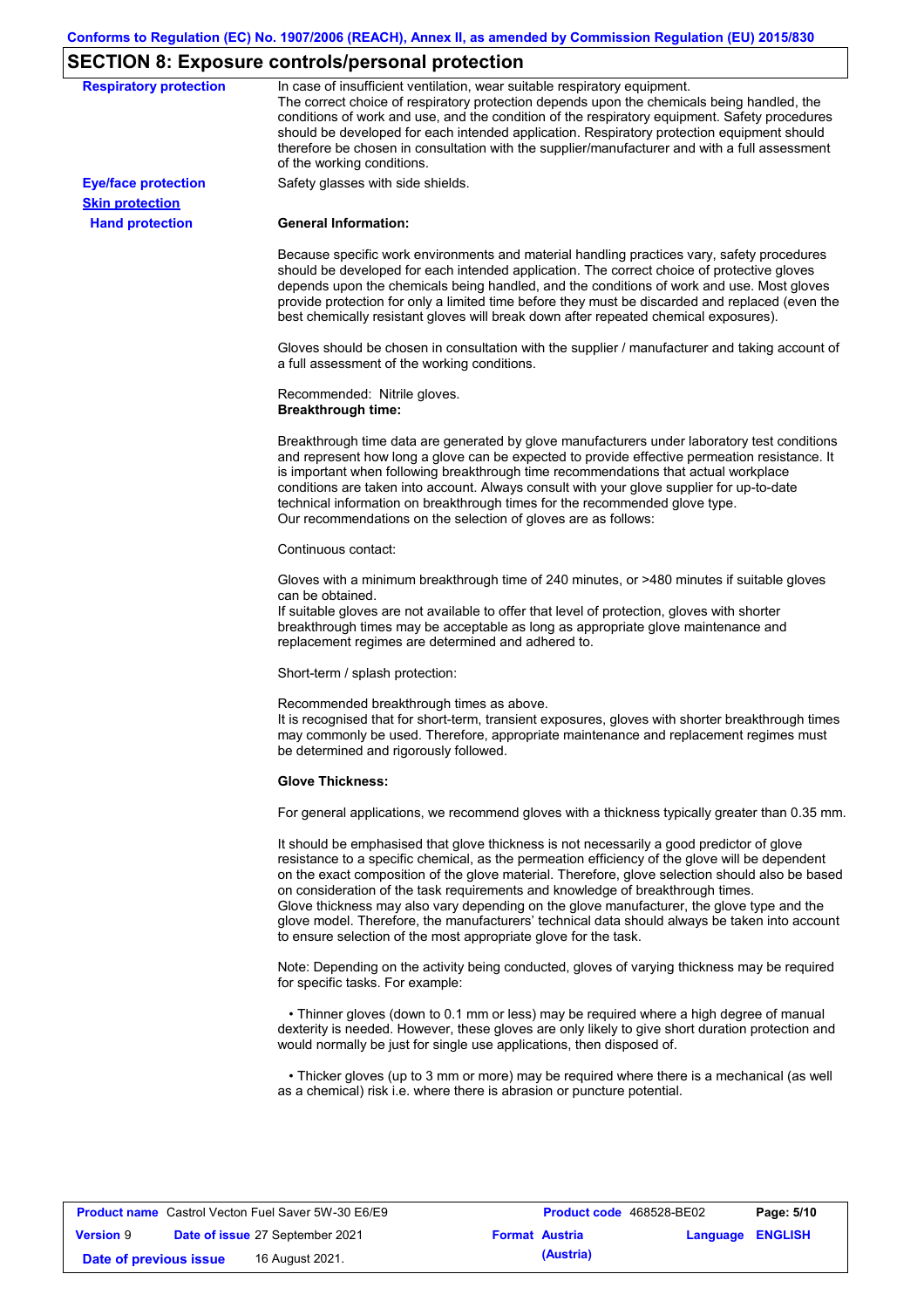# **SECTION 8: Exposure controls/personal protection**

| <b>Skin and body</b>                      | Use of protective clothing is good industrial practice.<br>Personal protective equipment for the body should be selected based on the task being<br>performed and the risks involved and should be approved by a specialist before handling this<br>product.<br>Cotton or polyester/cotton overalls will only provide protection against light superficial<br>contamination that will not soak through to the skin. Overalls should be laundered on a regular<br>basis. When the risk of skin exposure is high (e.g. when cleaning up spillages or if there is a<br>risk of splashing) then chemical resistant aprons and/or impervious chemical suits and boots<br>will be required. |
|-------------------------------------------|---------------------------------------------------------------------------------------------------------------------------------------------------------------------------------------------------------------------------------------------------------------------------------------------------------------------------------------------------------------------------------------------------------------------------------------------------------------------------------------------------------------------------------------------------------------------------------------------------------------------------------------------------------------------------------------|
| <b>Refer to standards:</b>                | Respiratory protection: EN 529<br>Gloves: EN 420, EN 374<br>Eye protection: EN 166<br>Filtering half-mask: EN 149<br>Filtering half-mask with valve: EN 405<br>Half-mask: EN 140 plus filter<br>Full-face mask: EN 136 plus filter<br>Particulate filters: EN 143<br>Gas/combined filters: EN 14387                                                                                                                                                                                                                                                                                                                                                                                   |
| <b>Environmental exposure</b><br>controls | Emissions from ventilation or work process equipment should be checked to ensure they<br>comply with the requirements of environmental protection legislation. In some cases, fume<br>scrubbers, filters or engineering modifications to the process equipment will be necessary to<br>reduce emissions to acceptable levels.                                                                                                                                                                                                                                                                                                                                                         |

# **SECTION 9: Physical and chemical properties**

## **9.1 Information on basic physical and chemical properties**

| <u>Appearance</u>                                      |                                                                                                                                                |
|--------------------------------------------------------|------------------------------------------------------------------------------------------------------------------------------------------------|
| <b>Physical state</b>                                  | Liquid.                                                                                                                                        |
| <b>Colour</b>                                          | Amber. [Light]                                                                                                                                 |
| <b>Odour</b>                                           | Not available.                                                                                                                                 |
| <b>Odour threshold</b>                                 | Not available.                                                                                                                                 |
| pH                                                     | Not applicable.                                                                                                                                |
| <b>Melting point/freezing point</b>                    | Not available.                                                                                                                                 |
| Initial boiling point and boiling<br>range             | Not available.                                                                                                                                 |
| <b>Pour point</b>                                      | -48 $°C$                                                                                                                                       |
| <b>Flash point</b>                                     | Closed cup: 199°C (390.2°F) [Pensky-Martens.]<br>Open cup: 228°C (442.4°F) [Cleveland.]                                                        |
| <b>Evaporation rate</b>                                | Not available.                                                                                                                                 |
| <b>Flammability (solid, gas)</b>                       | Not available.                                                                                                                                 |
| <b>Upper/lower flammability or</b><br>explosive limits | Not available.                                                                                                                                 |
| <b>Vapour pressure</b>                                 | Not available.                                                                                                                                 |
| <b>Vapour density</b>                                  | Not available.                                                                                                                                 |
| <b>Relative density</b>                                | Not available.                                                                                                                                 |
| <b>Density</b>                                         | <1000 kg/m <sup>3</sup> (<1 g/cm <sup>3</sup> ) at 15 <sup>°</sup> C                                                                           |
| <b>Solubility(ies)</b>                                 | insoluble in water.                                                                                                                            |
| <b>Partition coefficient: n-octanol/</b><br>water      | Not available.                                                                                                                                 |
| <b>Auto-ignition temperature</b>                       | Not available.                                                                                                                                 |
| <b>Decomposition temperature</b>                       | Not available.                                                                                                                                 |
| <b>Viscosity</b>                                       | Kinematic: 69.47 mm <sup>2</sup> /s (69.47 cSt) at 40 $^{\circ}$ C<br>Kinematic: 11.5 to 12.29 mm <sup>2</sup> /s (11.5 to 12.29 cSt) at 100°C |
| <b>Explosive properties</b>                            | Not available.                                                                                                                                 |
| <b>Oxidising properties</b>                            | Not available.                                                                                                                                 |
|                                                        |                                                                                                                                                |

### **9.2 Other information**

**Appearance**

No additional information.

| <b>Product name</b> Castrol Vecton Fuel Saver 5W-30 E6/E9 |  |                                        | <b>Product code</b> 468528-BE02 |                         | Page: 6/10 |
|-----------------------------------------------------------|--|----------------------------------------|---------------------------------|-------------------------|------------|
| <b>Version 9</b>                                          |  | <b>Date of issue 27 September 2021</b> | <b>Format Austria</b>           | <b>Language ENGLISH</b> |            |
| Date of previous issue                                    |  | 16 August 2021.                        | (Austria)                       |                         |            |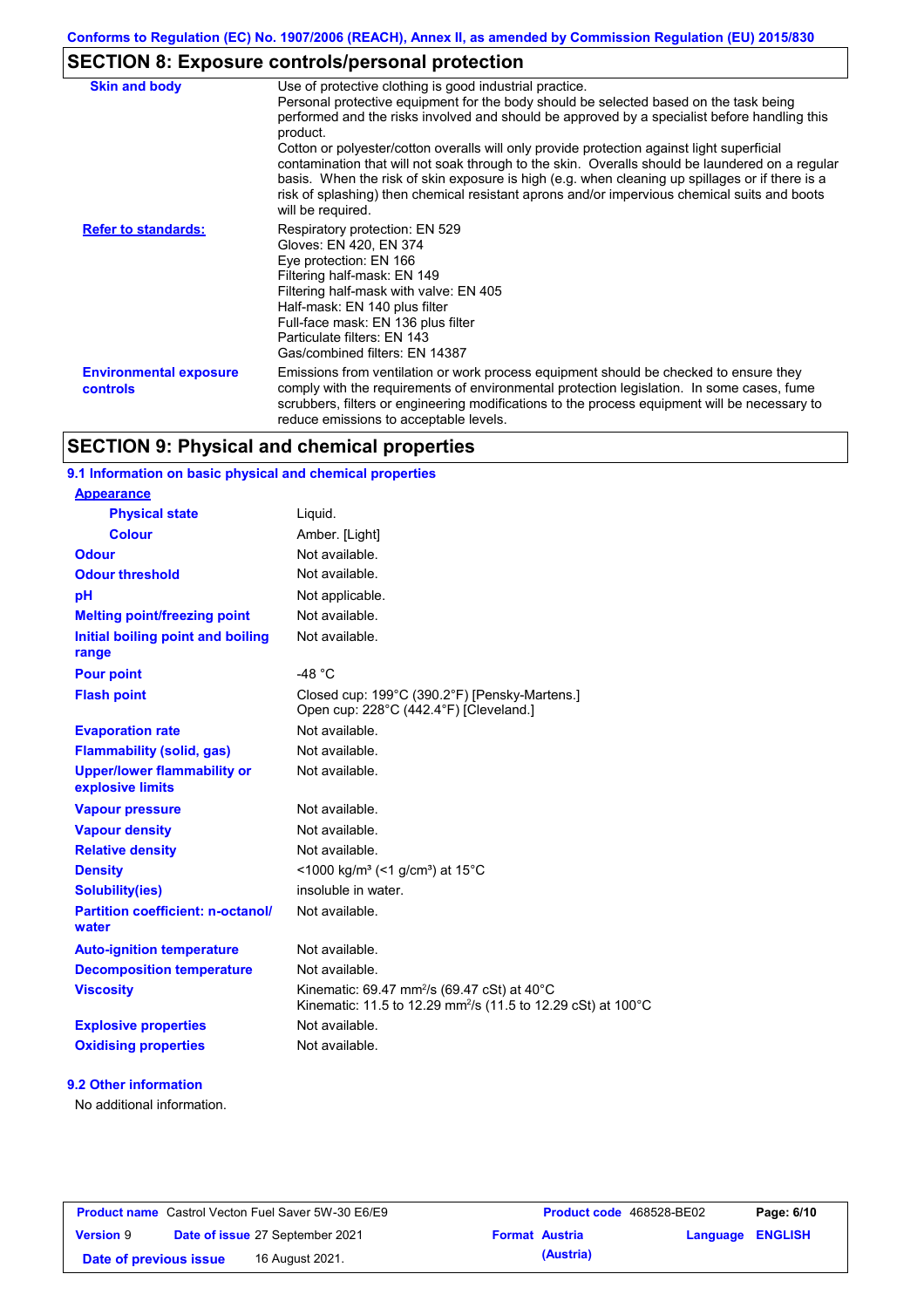| <b>SECTION 10: Stability and reactivity</b>       |                                                                                                                                                                         |  |  |  |
|---------------------------------------------------|-------------------------------------------------------------------------------------------------------------------------------------------------------------------------|--|--|--|
| <b>10.1 Reactivity</b>                            | No specific test data available for this product. Refer to Conditions to avoid and Incompatible<br>materials for additional information.                                |  |  |  |
| <b>10.2 Chemical stability</b>                    | The product is stable.                                                                                                                                                  |  |  |  |
| <b>10.3 Possibility of</b><br>hazardous reactions | Under normal conditions of storage and use, hazardous reactions will not occur.<br>Under normal conditions of storage and use, hazardous polymerisation will not occur. |  |  |  |
| <b>10.4 Conditions to avoid</b>                   | Avoid all possible sources of ignition (spark or flame).                                                                                                                |  |  |  |
| 10.5 Incompatible materials                       | Reactive or incompatible with the following materials: oxidising materials.                                                                                             |  |  |  |
| <b>10.6 Hazardous</b><br>decomposition products   | Under normal conditions of storage and use, hazardous decomposition products should not be<br>produced.                                                                 |  |  |  |

# **SECTION 11: Toxicological information**

| 11.1 Information on toxicological effects          |                                                                                                                                                                                                                                                                                                                                                                                                                 |
|----------------------------------------------------|-----------------------------------------------------------------------------------------------------------------------------------------------------------------------------------------------------------------------------------------------------------------------------------------------------------------------------------------------------------------------------------------------------------------|
| <b>Acute toxicity estimates</b>                    |                                                                                                                                                                                                                                                                                                                                                                                                                 |
| Not available.                                     |                                                                                                                                                                                                                                                                                                                                                                                                                 |
| <b>Information on likely</b><br>routes of exposure | Routes of entry anticipated: Dermal, Inhalation.                                                                                                                                                                                                                                                                                                                                                                |
| <b>Potential acute health effects</b>              |                                                                                                                                                                                                                                                                                                                                                                                                                 |
| <b>Inhalation</b>                                  | Vapour inhalation under ambient conditions is not normally a problem due to low vapour<br>pressure.                                                                                                                                                                                                                                                                                                             |
| <b>Ingestion</b>                                   | No known significant effects or critical hazards.                                                                                                                                                                                                                                                                                                                                                               |
| <b>Skin contact</b>                                | Defatting to the skin. May cause skin dryness and irritation.                                                                                                                                                                                                                                                                                                                                                   |
| <b>Eye contact</b>                                 | No known significant effects or critical hazards.                                                                                                                                                                                                                                                                                                                                                               |
|                                                    | <b>Symptoms related to the physical, chemical and toxicological characteristics</b>                                                                                                                                                                                                                                                                                                                             |
| <b>Inhalation</b>                                  | No specific data.                                                                                                                                                                                                                                                                                                                                                                                               |
| <b>Ingestion</b>                                   | No specific data.                                                                                                                                                                                                                                                                                                                                                                                               |
| <b>Skin contact</b>                                | Adverse symptoms may include the following:<br>irritation<br>dryness<br>cracking                                                                                                                                                                                                                                                                                                                                |
| <b>Eye contact</b>                                 | No specific data.                                                                                                                                                                                                                                                                                                                                                                                               |
|                                                    | Delayed and immediate effects as well as chronic effects from short and long-term exposure                                                                                                                                                                                                                                                                                                                      |
| <b>Inhalation</b>                                  | Overexposure to the inhalation of airborne droplets or aerosols may cause irritation of the<br>respiratory tract.                                                                                                                                                                                                                                                                                               |
| <b>Ingestion</b>                                   | Ingestion of large quantities may cause nausea and diarrhoea.                                                                                                                                                                                                                                                                                                                                                   |
| <b>Skin contact</b>                                | Prolonged or repeated contact can defat the skin and lead to irritation and/or dermatitis.                                                                                                                                                                                                                                                                                                                      |
| <b>Eye contact</b>                                 | Potential risk of transient stinging or redness if accidental eye contact occurs.                                                                                                                                                                                                                                                                                                                               |
| <b>Potential chronic health effects</b>            |                                                                                                                                                                                                                                                                                                                                                                                                                 |
| General                                            | <b>USED ENGINE OILS</b><br>Combustion products resulting from the operation of internal combustion engines contaminate<br>engine oils during use. Used engine oil may contain hazardous components which have the<br>potential to cause skin cancer. Frequent or prolonged contact with all types and makes of used<br>engine oil must therefore be avoided and a high standard of personal hygiene maintained. |
| <b>Carcinogenicity</b>                             | No known significant effects or critical hazards.                                                                                                                                                                                                                                                                                                                                                               |
| <b>Mutagenicity</b>                                | No known significant effects or critical hazards.                                                                                                                                                                                                                                                                                                                                                               |
| <b>Developmental effects</b>                       | No known significant effects or critical hazards.                                                                                                                                                                                                                                                                                                                                                               |
| <b>Fertility effects</b>                           | No known significant effects or critical hazards.                                                                                                                                                                                                                                                                                                                                                               |

# **SECTION 12: Ecological information**

#### **12.1 Toxicity**

**Environmental hazards** Not classified as dangerous

### **12.2 Persistence and degradability**

Partially biodegradable.

| <b>Product name</b> Castrol Vecton Fuel Saver 5W-30 E6/E9 |  |                                 | <b>Product code</b> 468528-BE02 |                       | Page: 7/10              |  |
|-----------------------------------------------------------|--|---------------------------------|---------------------------------|-----------------------|-------------------------|--|
| <b>Version 9</b>                                          |  | Date of issue 27 September 2021 |                                 | <b>Format Austria</b> | <b>Language ENGLISH</b> |  |
| Date of previous issue                                    |  | 16 August 2021.                 |                                 | (Austria)             |                         |  |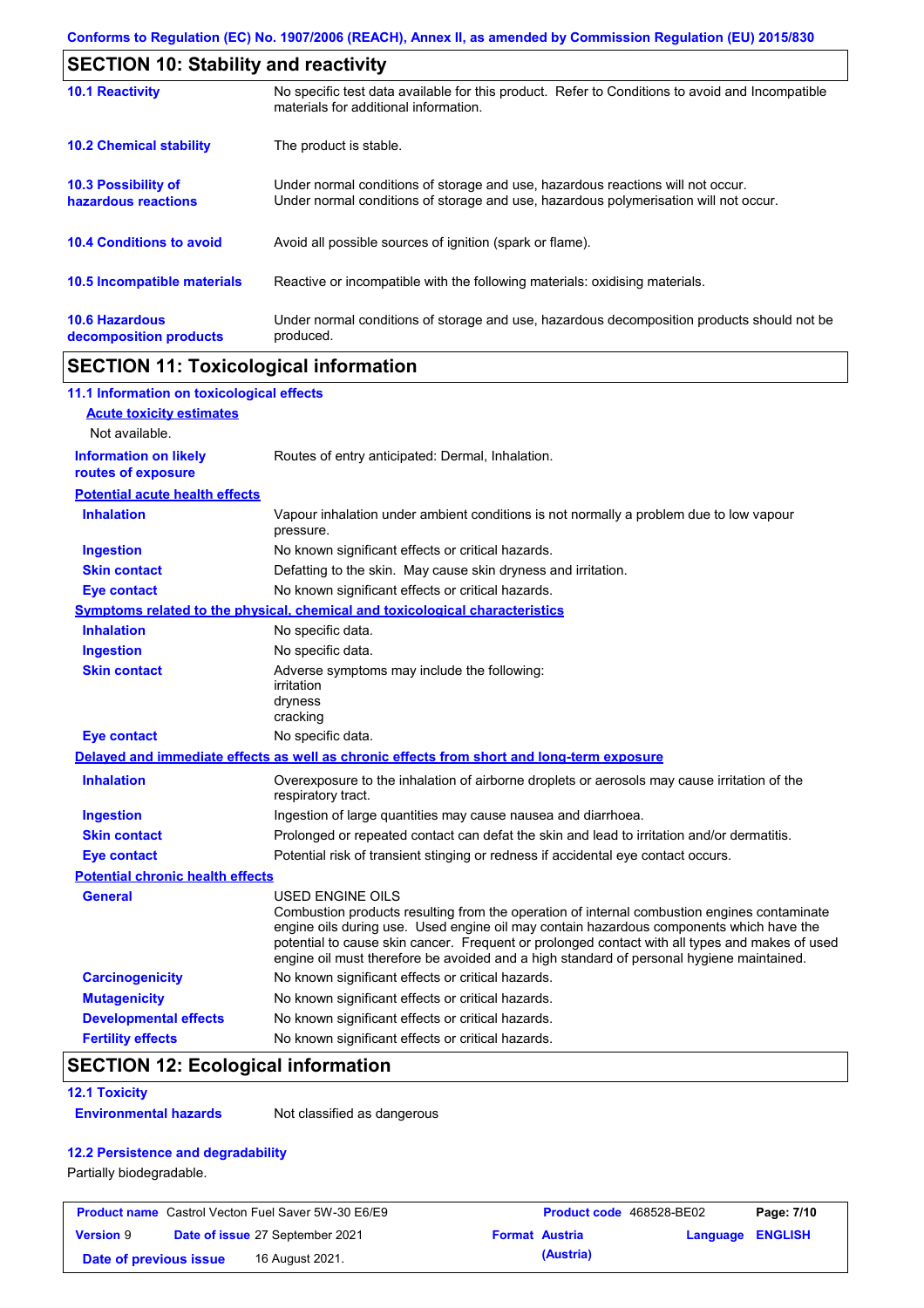# **SECTION 12: Ecological information**

### **12.3 Bioaccumulative potential**

This product is not expected to bioaccumulate through food chains in the environment.

| <b>12.4 Mobility in soil</b>                                  |                                                                      |
|---------------------------------------------------------------|----------------------------------------------------------------------|
| <b>Soil/water partition</b><br>coefficient (K <sub>oc</sub> ) | Not available.                                                       |
| <b>Mobility</b>                                               | Spillages may penetrate the soil causing ground water contamination. |

### **12.5 Results of PBT and vPvB assessment**

Product does not meet the criteria for PBT or vPvB according to Regulation (EC) No. 1907/2006, Annex XIII.

#### **12.6 Other adverse effects**

**Other ecological information**

Spills may form a film on water surfaces causing physical damage to organisms. Oxygen transfer could also be impaired.

### **SECTION 13: Disposal considerations**

| <b>13.1 Waste treatment methods</b> |                                                                                                                                                                      |
|-------------------------------------|----------------------------------------------------------------------------------------------------------------------------------------------------------------------|
| <b>Product</b>                      |                                                                                                                                                                      |
| <b>Methods of disposal</b>          | Where possible, arrange for product to be recycled. Dispose of via an authorised person/<br>licensed waste disposal contractor in accordance with local regulations. |
| <b>Hazardous waste</b>              | Yes.                                                                                                                                                                 |
| European waste catalogue (EWC)      |                                                                                                                                                                      |

| Waste code | <b>Waste designation</b>                |
|------------|-----------------------------------------|
| $1130208*$ | other engine, gear and lubricating oils |

However, deviation from the intended use and/or the presence of any potential contaminants may require an alternative waste disposal code to be assigned by the end user.

| <b>Packaging</b>           |                                                                                                                                                                                                                                         |
|----------------------------|-----------------------------------------------------------------------------------------------------------------------------------------------------------------------------------------------------------------------------------------|
| <b>Methods of disposal</b> | Where possible, arrange for product to be recycled. Dispose of via an authorised person/<br>licensed waste disposal contractor in accordance with local regulations.                                                                    |
| <b>Special precautions</b> | This material and its container must be disposed of in a safe way. Empty containers or liners<br>may retain some product residues. Avoid dispersal of spilt material and runoff and contact with<br>soil, waterways, drains and sewers. |
| <b>References</b>          | Commission 2014/955/EU<br>Directive 2008/98/EC                                                                                                                                                                                          |

# **SECTION 14: Transport information**

|                                           | <b>ADR/RID</b> | <b>ADN</b>     | <b>IMDG</b>    | <b>IATA</b>    |
|-------------------------------------------|----------------|----------------|----------------|----------------|
| 14.1 UN number                            | Not regulated. | Not regulated. | Not regulated. | Not regulated. |
| 14.2 UN proper<br>shipping name           |                |                | ۰              |                |
| <b>14.3 Transport</b><br>hazard class(es) |                |                | -              |                |
| 14.4 Packing<br>group                     |                |                | -              |                |
| 14.5<br><b>Environmental</b><br>hazards   | No.            | No.            | No.            | No.            |
| <b>Additional</b><br><b>information</b>   |                |                |                |                |

**14.6 Special precautions for user** Not available.

**Product name** Castrol Vecton Fuel Saver 5W-30 E6/E9 **Product Code 468528-BE02 Page: 8/10 Version** 9 **Date of issue** 27 September 2021 **Format Austria Language ENGLISH Date of previous issue (Austria)** 16 August 2021.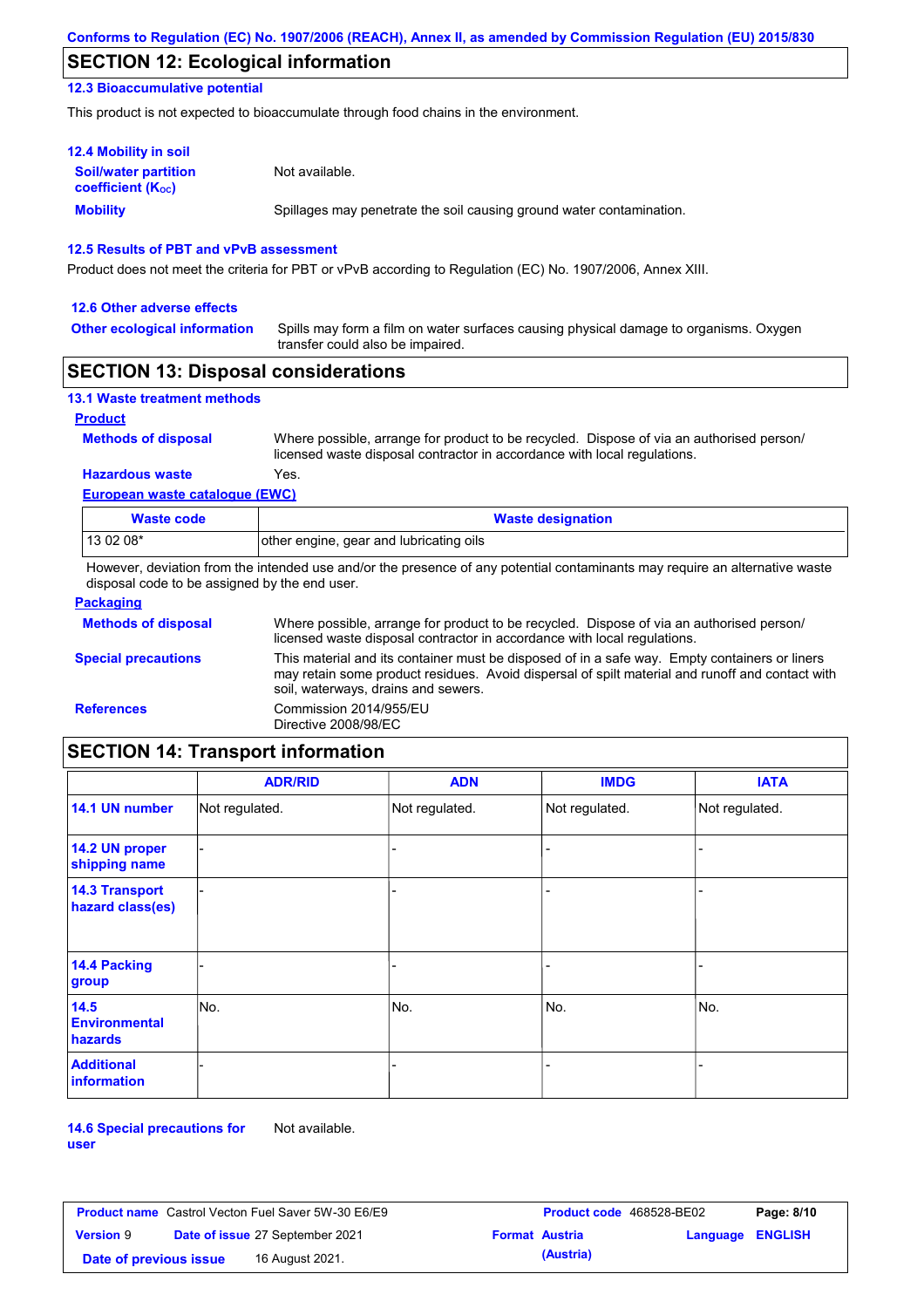|                                                                                                                                                          | Conforms to Regulation (EC) No. 1907/2006 (REACH), Annex II, as amended by Commission Regulation (EU) 2015/830                                                                            |
|----------------------------------------------------------------------------------------------------------------------------------------------------------|-------------------------------------------------------------------------------------------------------------------------------------------------------------------------------------------|
| <b>SECTION 14: Transport information</b>                                                                                                                 |                                                                                                                                                                                           |
| <b>14.7 Transport in bulk</b><br>according to IMO<br><b>instruments</b>                                                                                  | Not available.                                                                                                                                                                            |
| <b>SECTION 15: Regulatory information</b>                                                                                                                |                                                                                                                                                                                           |
|                                                                                                                                                          | 15.1 Safety, health and environmental regulations/legislation specific for the substance or mixture                                                                                       |
| EU Regulation (EC) No. 1907/2006 (REACH)                                                                                                                 |                                                                                                                                                                                           |
| <b>Annex XIV - List of substances subject to authorisation</b>                                                                                           |                                                                                                                                                                                           |
| <b>Annex XIV</b>                                                                                                                                         |                                                                                                                                                                                           |
| None of the components are listed.                                                                                                                       |                                                                                                                                                                                           |
| <b>Substances of very high concern</b>                                                                                                                   |                                                                                                                                                                                           |
| None of the components are listed.                                                                                                                       |                                                                                                                                                                                           |
| EU Regulation (EC) No. 1907/2006 (REACH)                                                                                                                 |                                                                                                                                                                                           |
| <b>Annex XVII - Restrictions</b><br>on the manufacture,<br>placing on the market<br>and use of certain<br>dangerous substances,<br>mixtures and articles | Not applicable.                                                                                                                                                                           |
| <b>Other regulations</b>                                                                                                                                 |                                                                                                                                                                                           |
| <b>REACH Status</b>                                                                                                                                      | The company, as identified in Section 1, sells this product in the EU in compliance with the<br>current requirements of REACH.                                                            |
| <b>United States inventory</b><br>(TSCA 8b)                                                                                                              | All components are active or exempted.                                                                                                                                                    |
| <b>Australia inventory (AICS)</b>                                                                                                                        | All components are listed or exempted.                                                                                                                                                    |
| <b>Canada inventory</b>                                                                                                                                  | All components are listed or exempted.                                                                                                                                                    |
| <b>China inventory (IECSC)</b>                                                                                                                           | At least one component is not listed.                                                                                                                                                     |
| <b>Japan inventory (ENCS)</b>                                                                                                                            | All components are listed or exempted.                                                                                                                                                    |
| <b>Korea inventory (KECI)</b>                                                                                                                            | All components are listed or exempted.                                                                                                                                                    |
| <b>Philippines inventory</b><br>(PICCS)                                                                                                                  | All components are listed or exempted.                                                                                                                                                    |
| <b>Taiwan Chemical</b><br><b>Substances Inventory</b><br>(TCSI)                                                                                          | All components are listed or exempted.                                                                                                                                                    |
| Ozone depleting substances (1005/2009/EU)<br>Not listed.                                                                                                 |                                                                                                                                                                                           |
| Prior Informed Consent (PIC) (649/2012/EU)<br>Not listed.                                                                                                |                                                                                                                                                                                           |
| <b>EU - Water framework directive - Priority substances</b>                                                                                              |                                                                                                                                                                                           |
| None of the components are listed.                                                                                                                       |                                                                                                                                                                                           |
| <b>Seveso Directive</b>                                                                                                                                  |                                                                                                                                                                                           |
| This product is not controlled under the Seveso Directive.                                                                                               |                                                                                                                                                                                           |
| <b>National regulations</b>                                                                                                                              |                                                                                                                                                                                           |
| Limitation of the use of<br>organic solvents                                                                                                             | Permitted.                                                                                                                                                                                |
| <b>15.2 Chemical safety</b><br>assessment                                                                                                                | A Chemical Safety Assessment has been carried out for one or more of the substances within<br>this mixture. A Chemical Safety Assessment has not been carried out for the mixture itself. |

# **SECTION 16: Other information**

| <b>Abbreviations and acronyms</b>                                                                                                                                                                                                                                                                                                                                                                                                                                                          | ADN = European Provisions concerning the International Carriage of Dangerous Goods by                                                                                                                                                                                                                                                                                                                                                                                                               |
|--------------------------------------------------------------------------------------------------------------------------------------------------------------------------------------------------------------------------------------------------------------------------------------------------------------------------------------------------------------------------------------------------------------------------------------------------------------------------------------------|-----------------------------------------------------------------------------------------------------------------------------------------------------------------------------------------------------------------------------------------------------------------------------------------------------------------------------------------------------------------------------------------------------------------------------------------------------------------------------------------------------|
|                                                                                                                                                                                                                                                                                                                                                                                                                                                                                            | Inland Waterway                                                                                                                                                                                                                                                                                                                                                                                                                                                                                     |
|                                                                                                                                                                                                                                                                                                                                                                                                                                                                                            | ADR = The European Agreement concerning the International Carriage of Dangerous Goods by                                                                                                                                                                                                                                                                                                                                                                                                            |
|                                                                                                                                                                                                                                                                                                                                                                                                                                                                                            | Road                                                                                                                                                                                                                                                                                                                                                                                                                                                                                                |
|                                                                                                                                                                                                                                                                                                                                                                                                                                                                                            | $ATE = Acute Toxicity Estimate$                                                                                                                                                                                                                                                                                                                                                                                                                                                                     |
|                                                                                                                                                                                                                                                                                                                                                                                                                                                                                            | BCF = Bioconcentration Factor                                                                                                                                                                                                                                                                                                                                                                                                                                                                       |
|                                                                                                                                                                                                                                                                                                                                                                                                                                                                                            | CAS = Chemical Abstracts Service                                                                                                                                                                                                                                                                                                                                                                                                                                                                    |
|                                                                                                                                                                                                                                                                                                                                                                                                                                                                                            | CLP = Classification, Labelling and Packaging Regulation [Regulation (EC) No. 1272/2008]                                                                                                                                                                                                                                                                                                                                                                                                            |
|                                                                                                                                                                                                                                                                                                                                                                                                                                                                                            | CSA = Chemical Safety Assessment                                                                                                                                                                                                                                                                                                                                                                                                                                                                    |
|                                                                                                                                                                                                                                                                                                                                                                                                                                                                                            |                                                                                                                                                                                                                                                                                                                                                                                                                                                                                                     |
| $\blacksquare$ $\blacksquare$ $\blacksquare$ $\blacksquare$ $\blacksquare$ $\blacksquare$ $\blacksquare$ $\blacksquare$ $\blacksquare$ $\blacksquare$ $\blacksquare$ $\blacksquare$ $\blacksquare$ $\blacksquare$ $\blacksquare$ $\blacksquare$ $\blacksquare$ $\blacksquare$ $\blacksquare$ $\blacksquare$ $\blacksquare$ $\blacksquare$ $\blacksquare$ $\blacksquare$ $\blacksquare$ $\blacksquare$ $\blacksquare$ $\blacksquare$ $\blacksquare$ $\blacksquare$ $\blacksquare$ $\blacks$ | - - -<br>$\blacksquare$ $\blacksquare$ $\blacksquare$ $\blacksquare$ $\blacksquare$ $\blacksquare$ $\blacksquare$ $\blacksquare$ $\blacksquare$ $\blacksquare$ $\blacksquare$ $\blacksquare$ $\blacksquare$ $\blacksquare$ $\blacksquare$ $\blacksquare$ $\blacksquare$ $\blacksquare$ $\blacksquare$ $\blacksquare$ $\blacksquare$ $\blacksquare$ $\blacksquare$ $\blacksquare$ $\blacksquare$ $\blacksquare$ $\blacksquare$ $\blacksquare$ $\blacksquare$ $\blacksquare$ $\blacksquare$ $\blacks$ |

| <b>Product name</b> Castrol Vecton Fuel Saver 5W-30 E6/E9 |  |                 | Product code 468528-BE02 |                         | Page: 9/10 |  |
|-----------------------------------------------------------|--|-----------------|--------------------------|-------------------------|------------|--|
| Date of issue 27 September 2021<br><b>Version 9</b>       |  |                 | <b>Format Austria</b>    | <b>Language ENGLISH</b> |            |  |
| Date of previous issue                                    |  | 16 August 2021. |                          | (Austria)               |            |  |